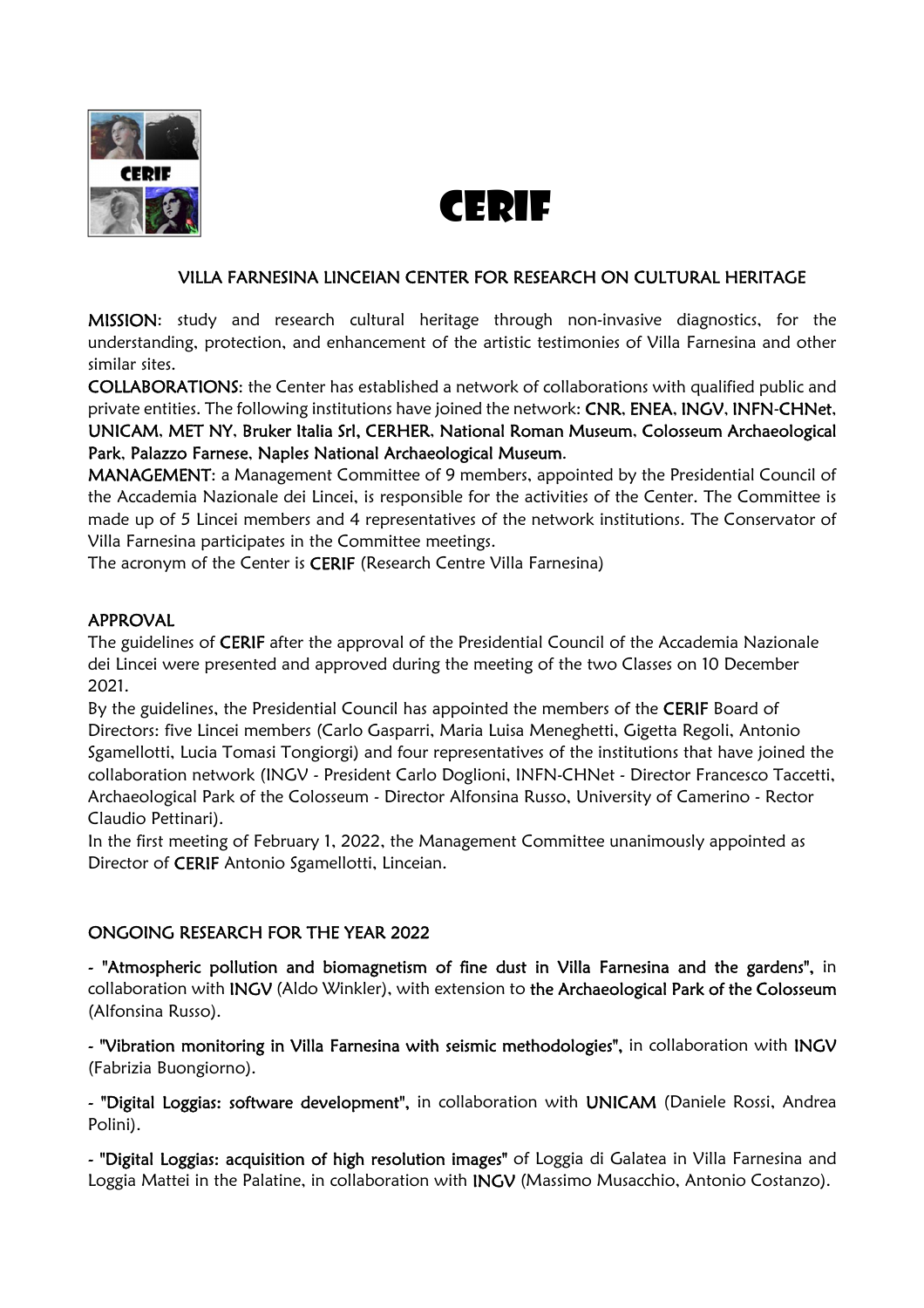- "Villa Farnesina energetical-environmental improvement project" aimed at certifying sustainable management by the LEED OM protocol of the Green Building Council (GBC), in collaboration with UniPg (Franco Cotana) and GBC (Franco Mari).

- "Study of the biogenic component of PM10" on the walls of Villa Farnesina, in collaboration with CNR-IRET (Chiara Anselmi, Paola Pollegioni, Claudia Mattioni).

- "Non-invasive diagnostic investigations on the frescoes of the Sala delle Prospettive in Villa Farnesina", in collaboration with CNR-IRET (Chiara Anselmi), with INGV (Massimo Musacchio) and with the Diagnostic Laboratory of Spoleto (Manuela Vagnini, Michela Azzarelli).

- 5th October 2022 International Workshop "BLUENET2022", to program the activities of the "Egyptian blue Network BLUENET", in collaboration with the Archaeological Park of the Colosseum (Alfonsina Russo).

- "Establishment of a mobile laboratory -BLUELAB Lincei-INGV" for the identification of the Egyptian blue, in collaboration with INGV (Massimo Musacchio).

- "Luster ceramics in the Mediterranean (X-XVI): alchemical nanotechnologies in the Mediterranean", in collaboration with UniPg (Bruno Brunetti) and ENEA (Claudio Seccaroni) in the project "Le Vie del Mediterraneo - MedWays) by Mosè Ricci, seconded professor at the Linceian Interdisciplinary Center.

#### EXHIBITIONS 2022-2023

On the occasion of the presentation of the Proceedings of the Conference held on November  $9<sup>th</sup>$ , 2021, entitled "Villa Farnesina. An example of resilience and enhancement from Rome to the present days" and following the completion of the restoration work on the Loggia di Galatea, an exhibition will be held in Villa Farnesina entitled "Salvador Bermúdez de Castro, Duke of Ripalta and Giuseppe Primoli. Protagonists of the Rome New Capital of Italy" (edited by Virginia Lapenta and Valeria Petitto).

#### CONFERENCES PLANNED IN 2023

April 5, 2023 Workshop "Biosciences in Cultural Heritage", in collaboration with ENEA (Chiara Alisi, Claudio Seccaroni).

October 26-27, 2023 International Symposium "Perugino and the Young Raphael: recent diagnostic and historical studies".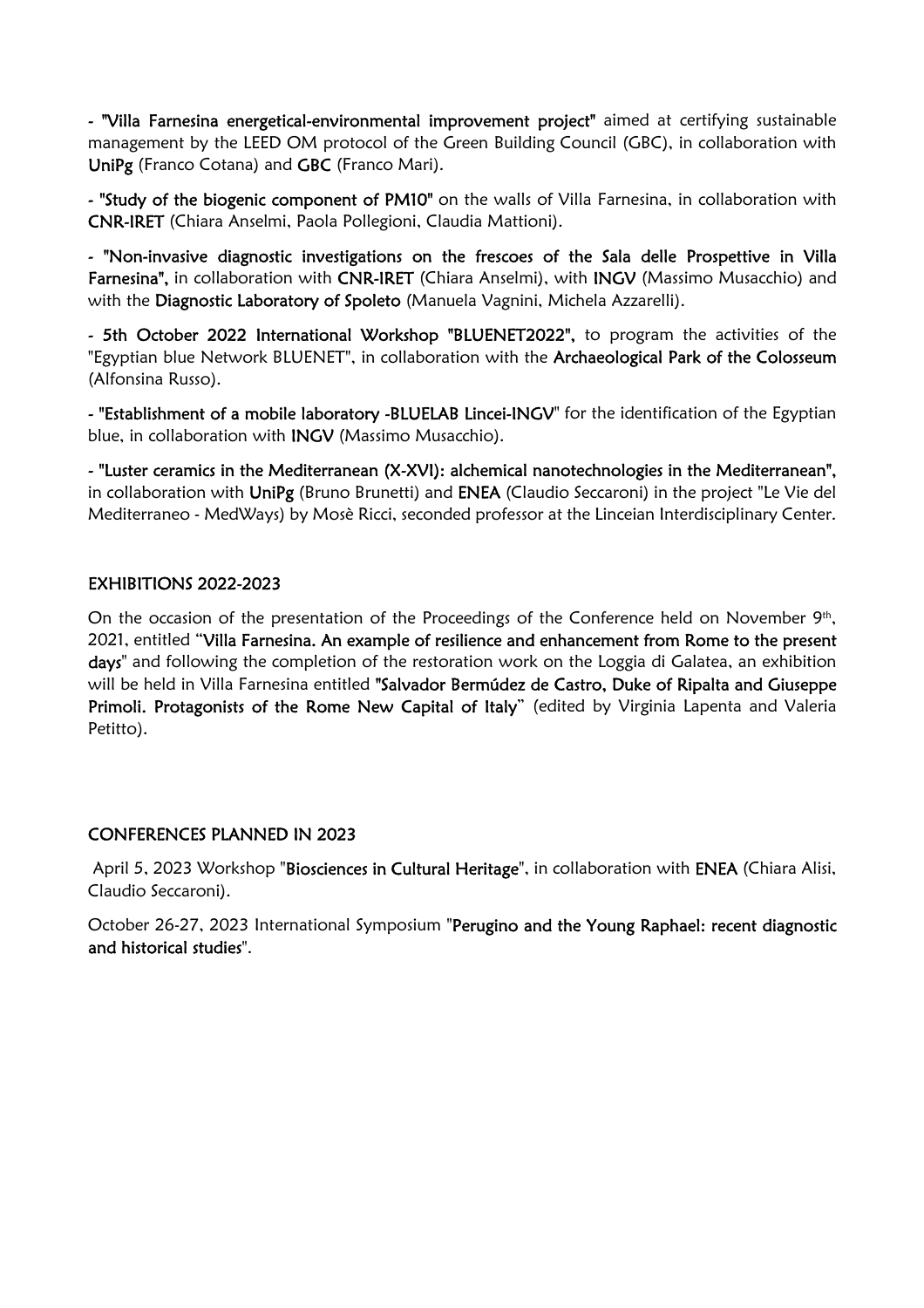# GUIDELINES OF THE VILLA FARNESINA LINCEIAN CENTER FOR RESEARCH ON CULTURAL HERITAGE (CERIF)

#### Art. 1 (Mission)

By these guidelines, the Linceian Center for research on cultural heritage and specific research on diagnostics and resilience of the artistic testimonies of Villa Farnesina is established at the Accademia Nazionale dei Lincei.

The Center promotes research projects according to the modalities of art. 5.

For these purposes it collaborates with national and international scientific institutions and private operating entities, also on a non-exclusive basis, in the cultural heritage sector, to deepen the state of the art and the future perspectives of research on the conservation and resilience of Villa Farnesina and other similar sites.

The Center organizes conferences, exhibitions, seminars, and workshops, both national and international, also in collaboration with Italian and foreign public and private institutions and bodies.

#### Art. 2. (Collaborations with external partners)

The Center takes care of the establishment of a network of collaborative relationships with qualified public entities and private individuals based on sustainability, innovation, and participation, also according to models of public-private partnership.

The Center is the subject delegated to the care and execution of the collaboration agreements with the entities and subjects listed in Annex "A".

The further collaborations promoted by the Center, governed by conventions and/or letters of intent, without charges for the Accademia Nazionale dei Lincei, may include participation in European, international, national, and regional tenders and funding, relating to the issues referred to in art. 1.

All agreements, conventions, or letters of intent are stipulated by the bodies of the Academy according to the Statute and the guidelines in force. The Center is financed through projects and contributions.

#### Art. 3. (Management)

A Management Committee made up of nine members is responsible for the activities of the Center; all nine are appointed by the Presidential Council.

Of these, five are appointed from among the Linceian Members and four, including non-Linceian Members, are appointed by the Presidential Council on the recommendation of the Linceian Members already designated, choosing them from the representatives of the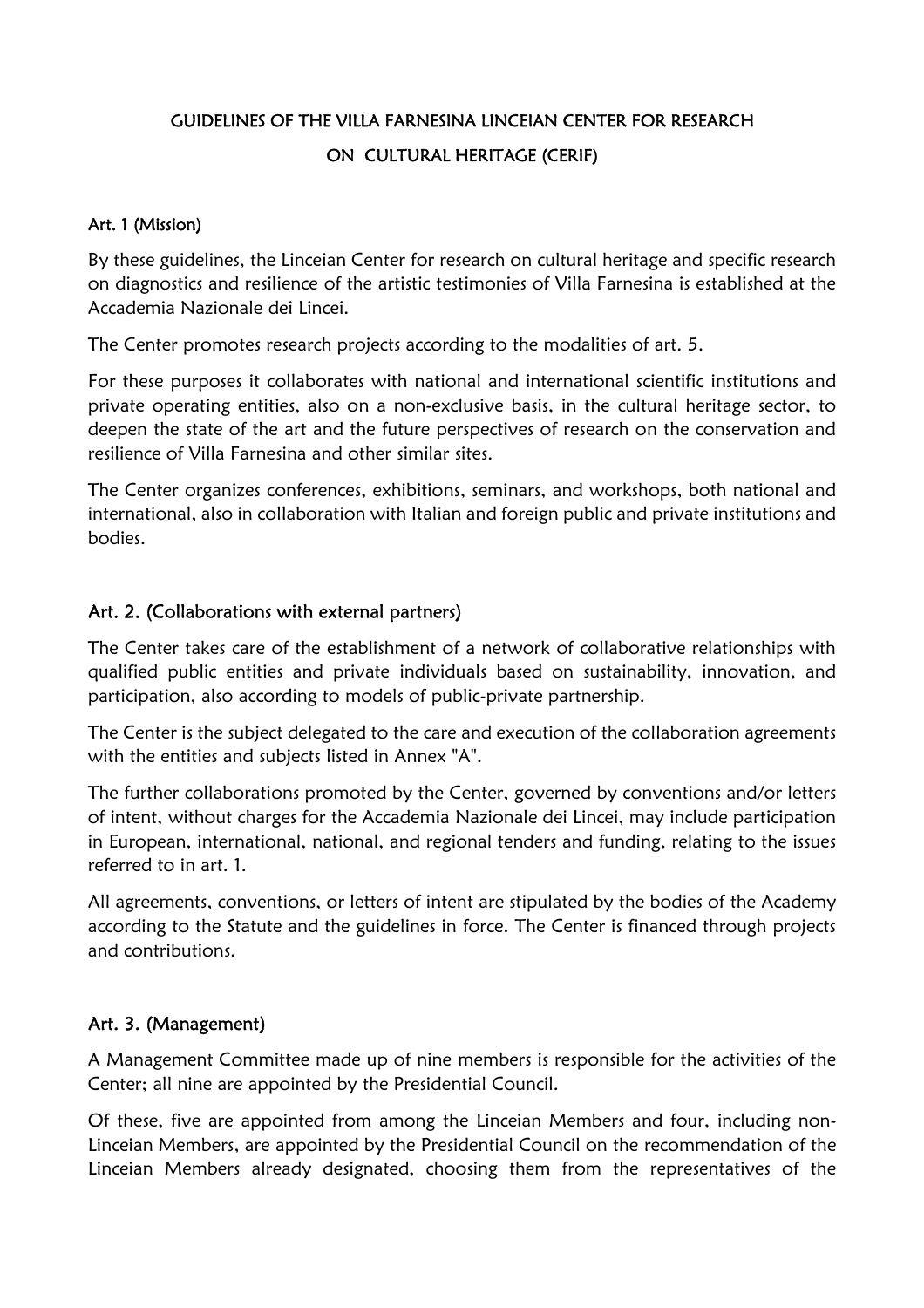institutions listed in Annex "A" and subsequent additions, taking into account of research projects and activities to be developed or already in progress.

The Conservator of Villa Farnesina also participates in the Steering Committee.

The appointed Linceian Members remain in charge for a four-year term and can be renewed immediately only once.

The four members of the entities and affiliated entities remain in office for two years, they can be renewed for a subsequent two-year period or replaced, in whole or in part, in the following two years with other representatives listed in Annex "A".

# Art. 4. (Operational mode)

In the first session convened by the oldest Linceian Member, the Committee elects the Director of the Center choosing him from among the Linceian Members who are members of the Committee itself, who plays the role of scientific coordinator of the activities of the Center.

The Management Committee meets, in person or electronically, at least twice during the course

of the academic year (at the beginning and the end of the academic year) upon convocation of the Director, to whom it is up the formulation of the agenda.

At the beginning of each meeting a secretary is appointed (possibly invited for the purpose) who will have the task of drawing up the minutes of the meeting which will be sent by the Director of the Center, no later than seven days later, to the President of the Academy, to the Presidential Council, to each member of the Management Committee, to the Presidents of the "Villa Farnesina" and "Cultural Heritage" Commissions, to the Chancellor, to the Director of the administrative offices of the Academy.

The Committee may invite external experts and representatives of entities and institutions who can make a significant contribution to its meetings, without the right to vote.

## Art. 5. (Research projects and activities)

The proposals for research projects and other initiatives are presented by the Director of the Center, by the Lincei Members, and by the Curator of Villa Farnesina, and are subject to evaluation by the Steering Committee at the meeting held at the beginning of the academic year.

Before the end of the single academic year, the Committee prepares a scientific report on the activity carried out by the Center during the corresponding period, to be submitted to the examination of the Presidential Council of the Academy and subsequently to the approval of the two Classes.

At the end of the four years, the Committee also prepares the final and programmatic report on the activities of the Center.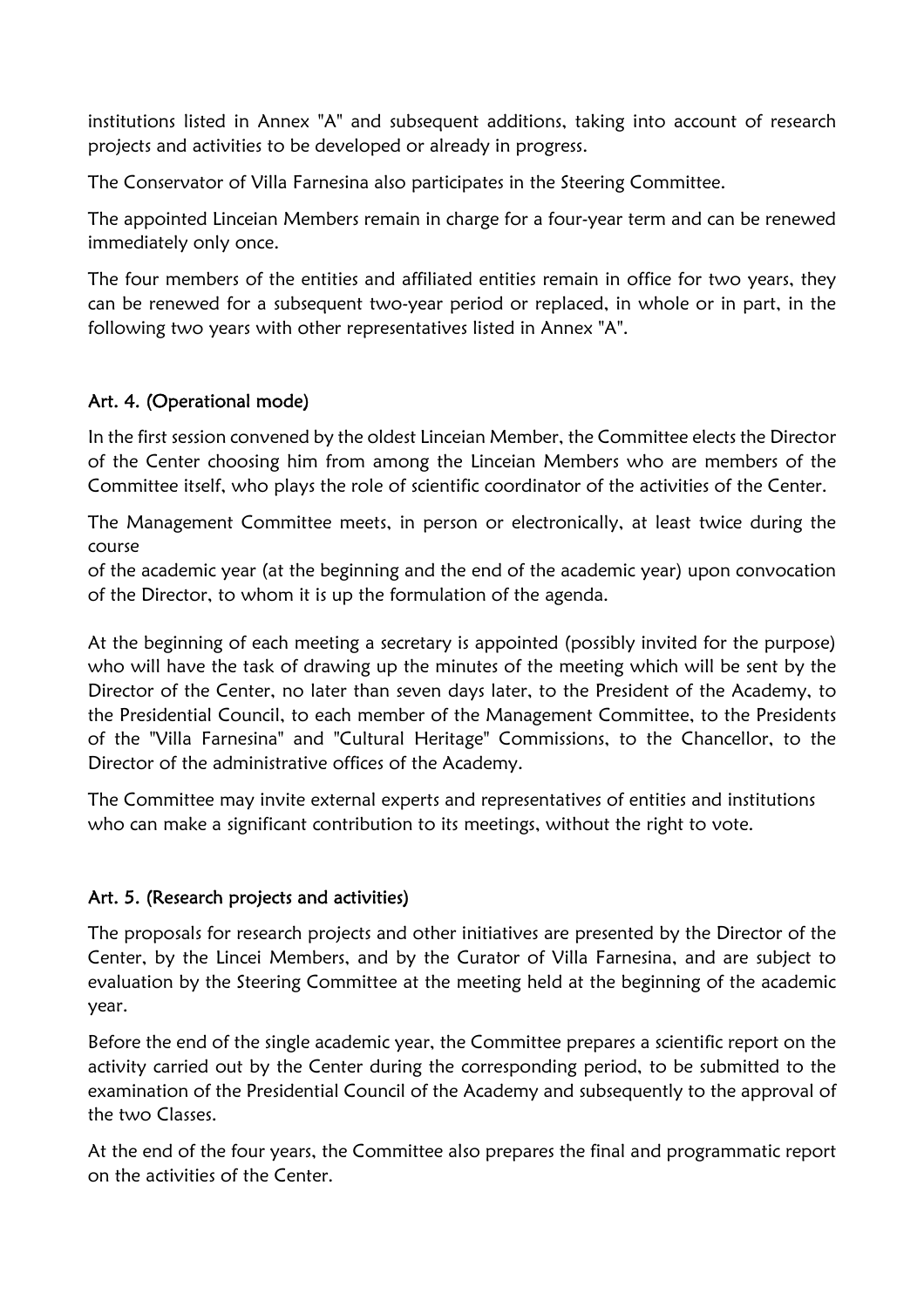The results of research projects can be published in the Academy series by the Academy's publishing house or in national and international scientific journals.

### Art. 6 (Headquarters)

The headquarters of the research Center is located in Villa Farnesina.

The acronym of the research center is CERIF (Villa Farnesina Research Center)

# ANNEX "A"

Public institutions that have expressed their willingness to contribute to the activities of the Center, offering professional-scientific support and with which the Center is authorized to conclude collaboration agreements, are:

• CNR (framework agreement, with a letter of intent from the CNR-IRET Institute of Porano (TR);

- ENEA (bilateral agreement);
- **INGV** (bilateral agreement);
- **INFN** (letter of intent from INFN-CHNet);
- University of Camerino (bilateral agreement).

\*\* The public and private institutions that have given their availability, through letters of intent, to collaborate in the activities of the Center and with which the Center is authorized to conclude agreements of collaboration, are:

• The Metropolitan Museum of Art, New York. Through its Scientific Research Department, it puts its highly specialized skills in diagnostics are available for the Centre's activities, conservation and resilience of cultural heritage in a museum environment (letter of intent);

• The Bruker Italia Srl company. Leading company in the development of highly analytical technologies performance and diagnostics for cultural heritage provides consolidated, innovative technologies and in the development of diagnostic investigations tools relating to the activities of the Center (letter of intent);

• The CERHER (CEnter for Resilience on cultural HERitage) "no-profit" Research Association-Center. CERHER, promoted on the initiative of the Lincei members A. Sgamellotti and G. Seminara, in collaboration with C. Pettinari (Rector of the University of Camerino), E. Brugnoli (Scientific Attaché at the Embassy of Italy in Moscow), Prof F. Cotana (UniPg), Prof. G. Federici (UniFi) and Prof. B.G. Brunetti (INSTM-UniPg), is responsible for promoting and developing the resilience of cultural heritage to natural disasters and intends to make these skills available for the activities of the Center (letter of intent);

• National Roman Museum (framework agreement);